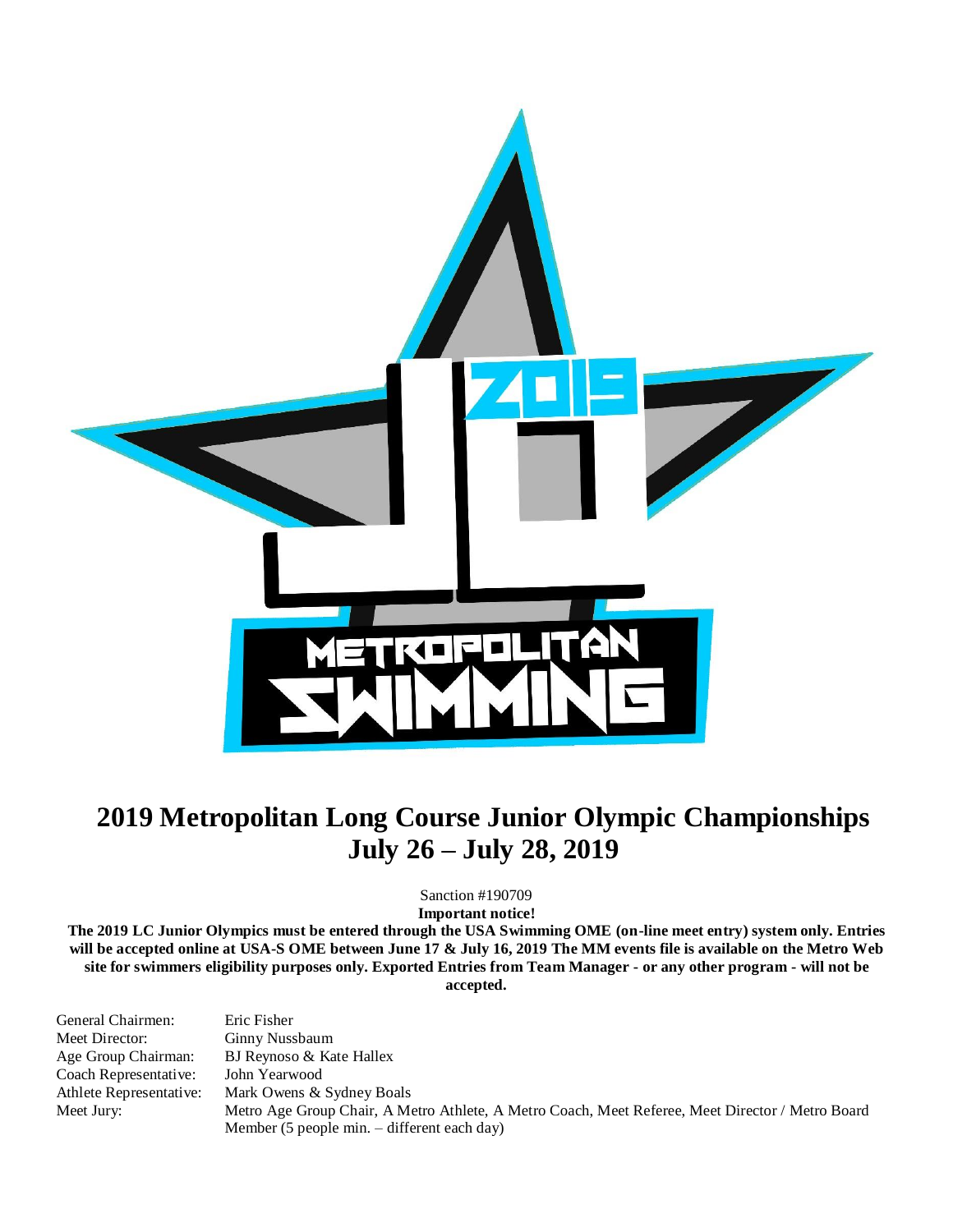| <b>SANCTION:</b>                         | Held under the sanction of USA Swimming/Metropolitan Swimming, Inc., #190709 & #190753-T                                                                                                                                                                                                                                                                                                                                                                                                                           |  |  |  |  |  |  |  |
|------------------------------------------|--------------------------------------------------------------------------------------------------------------------------------------------------------------------------------------------------------------------------------------------------------------------------------------------------------------------------------------------------------------------------------------------------------------------------------------------------------------------------------------------------------------------|--|--|--|--|--|--|--|
| <b>LOCATION:</b>                         | <b>Nassau County Aquatic Center</b><br><b>Eisenhower Park, East Meadow, NY 11554</b>                                                                                                                                                                                                                                                                                                                                                                                                                               |  |  |  |  |  |  |  |
| <b>FACILITY:</b>                         | 10 Lane by 50 meter competition pool w/ 2 meter min depth. 6 lane by 25 meter warm up pool w/ 2<br>meter min depth<br>The pool Has Not been certified in accordance with Article 104.2.2C (4)                                                                                                                                                                                                                                                                                                                      |  |  |  |  |  |  |  |
| <b>SESSIONS:</b>                         | <b>Session 1: Friday, July 26</b><br>Warm-ups 7:45 AM Session Starts at 9:00 AM<br><b>Session 2: Friday, July 26</b><br>Warm-ups 1:30 PM Session Starts at 2:45 PM<br><b>Session 3: Saturday, July 27</b><br>Warm-ups 7:45 AM Session Starts at 9:00 AM<br><b>Session 4: Saturday, July 27</b><br>Warm-ups 2:00 PM Session Starts at 3:15 PM<br><b>Session 5: Sunday, July 28</b><br>Warm-ups 7:45 AM Session Starts at 9:00 AM<br><b>Session 6: Sunday, July 28</b><br>Warm-ups 2:00 PM Session Starts at 3:15 PM |  |  |  |  |  |  |  |
|                                          | Warm-up/Start times may be adjusted after all entries are received. Teams will be notified of any<br>change.                                                                                                                                                                                                                                                                                                                                                                                                       |  |  |  |  |  |  |  |
| <b>ADMISSION:</b>                        | Pre-sale admission tickets will be available on http://www.longislandswimming.com/hosted-meets.html – once the<br>facility is sold out no daily admission tickets will be sold.<br>\$10.45 per JO session<br>\$16.75 2 session same day pass – This discounted ticket is only valid for 2 sessions on the same day.<br>AT DOOR CASH ONLY: \$20.00/session Meet Mobile will be live                                                                                                                                 |  |  |  |  |  |  |  |
| <b>FORMAT:</b>                           | <b>All Events are Timed Finals</b><br>The meet will be Deck Seeded. Long course meter times will be the conforming standards and will be<br>seeded first, followed by SCM & SCY. All scratch sheets are due back 45 minutes prior to the end of<br>warm-ups.                                                                                                                                                                                                                                                       |  |  |  |  |  |  |  |
| <b>ELIGIBILITY:</b>                      | Open to all USA Swimming/Metropolitan Swimming Inc. registered swimmers.<br>All swimmers participating in this meet must be registered by the first day of the meet.<br>Age on July 26, 2019 will determine age for the entire meet.<br>Times must have been achieved in either Long Course Meters, Short Course Yards or Short<br>Course Meters, between May 1, 2018 and the entry deadline.                                                                                                                      |  |  |  |  |  |  |  |
| <b>DISABILITY</b><br><b>SWIMMERS:</b>    | Swimmers with disabilities are encouraged to attend. Contact the meet director if you need special<br>consideration. The athlete (or the athlete's coach) is also responsible for notifying the meet referee of any<br>disability prior to the competition.                                                                                                                                                                                                                                                        |  |  |  |  |  |  |  |
| <b>AUDIO/VISUALS</b><br><b>TATEMENT:</b> | Use of Audio or visual recording devices, including a cell phone, is not permitted in changing<br>areas, rest rooms, locker rooms or behind the starting blocks.                                                                                                                                                                                                                                                                                                                                                   |  |  |  |  |  |  |  |
| <b>DECK</b><br><b>CHANGING:</b>          | Deck Changes are prohibited.                                                                                                                                                                                                                                                                                                                                                                                                                                                                                       |  |  |  |  |  |  |  |
| <b>ENTRIES:</b>                          | A swimmer may enter any number of individual events for which he/she has met the qualifying time, but<br>may not swim more than three (3) individual events per any one-day excluding relays. Failure to scratch<br>will result in the swimmer swimming the first three events they are entered in on that day. Entry times<br>must equal or better the qualifying standards.                                                                                                                                      |  |  |  |  |  |  |  |
|                                          | All entries, individual and relay, must be submitted through the USA Swimming OME System (no<br>exceptions) between June $17th$ and July $16th$ , 2019. This is the only accepted way to enter this meet.<br>Swimming exhibition or Deck entries (including relay only swimmers) will not be permitted.<br>Relay only Swimmers must be entered through the OME System to be eligible to swim.                                                                                                                      |  |  |  |  |  |  |  |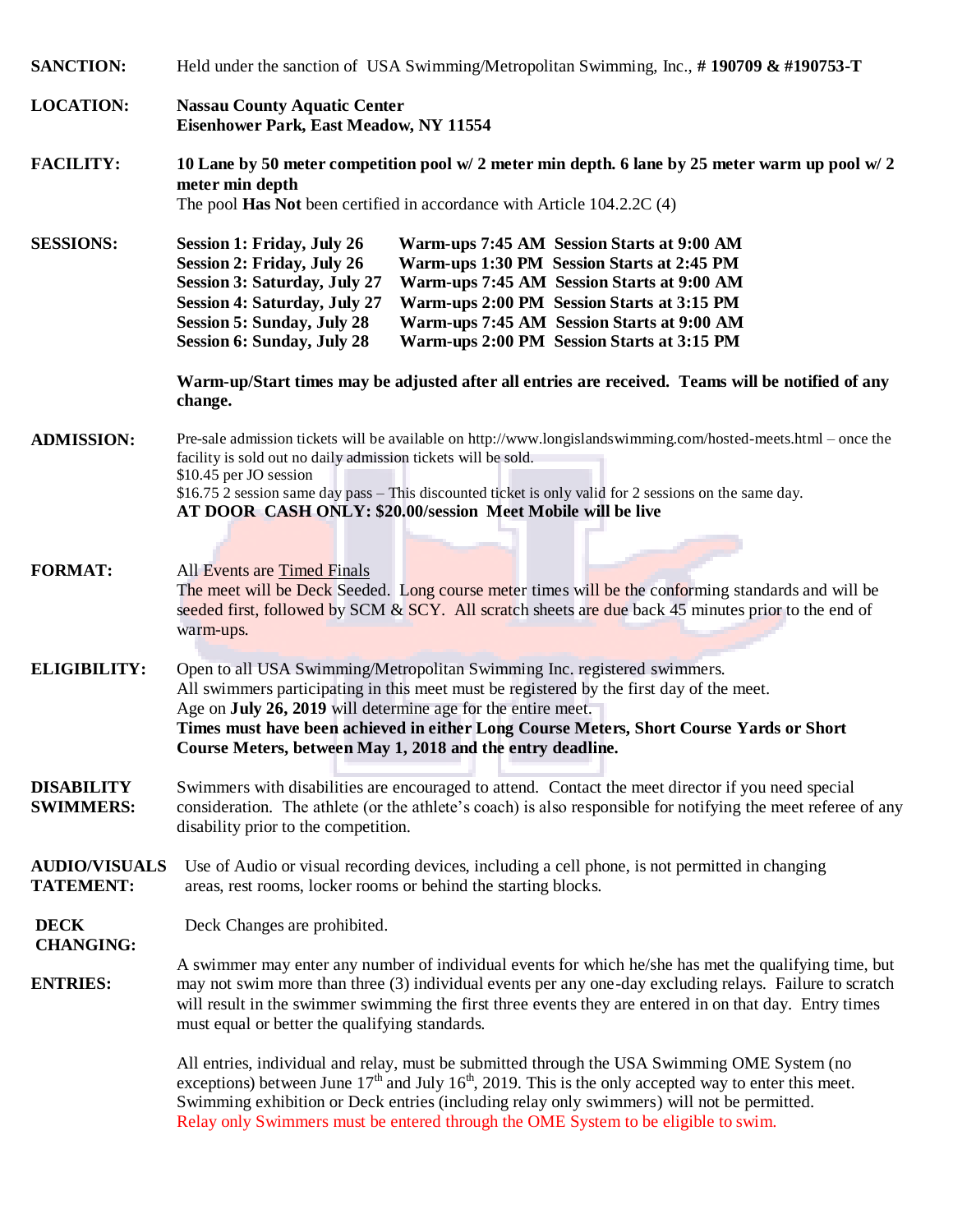**Reminder – please wait until your athletes have exhausted all of their chances to qualify or improve seed times before finalizing your entry and "check-out". The OME System does not allow for swimmers to change or delete after closing on July 16, 2019** Entries' Report must be printed directly from OME after check out as a confirmation of entries. Screen shots or emails will not be accepted as proof of entries! Email questions to : [entries.liac@gmail.com](mailto:entries.liac@gmail.com)

- **DEADLINE:** Entries must be submitted through the USA Swimming OME System between June17th and July 16<sup>th</sup>, 2019. This entry date allows any swims reported through Tuesday, July 16th to be submitted prior to the deadline. The OME System will close at 11:59pm on July 16, 2019. Entries will no longer be accepted on OME after the deadline. **For swimmers qualifying for the first time between July 16 and July 21 , coaches must send an email with information on new entries only no later than 11:59AM Monday, July 22<sup>rd</sup>** to Leanne at **entries.liac@gmail.com New cuts only**. **No time updates**.
- **TIME TRIALS:** A separate sanction number will be used for time trial purposes. Swimmers must be entered in the meet in individual events to participate in time trials. Time trials will be held at the discretion of the Meet Director if time permits. Time trials count as one of the 3 individual events limit per day. Fee for time trials is **\$15.00 per event**, payable at sign-up. Please note that there is a limit of two (2) time trials over the course of the weekend.
- **ENTRY FEE:** An entry fee of \$6**.30** per individual event, \$**10.50** per Relay event, and \$5**.25** Metropolitan surcharge per swimmer (including RELAY ONLY SWIMMERS) must accompany the entries. Credit Card only at OME checkout. Payments owed after OME has closed must be paid prior to the start of warmup of your teams first session. This payment will be accepted via check, cash or credit card. If a team check is made out prior to the coach arriving and it is payable to the incorrect balance the remainder of the balance must be paid via cash or a credit card. The coach attending and planning on receiving the scratch sheet must be prepared to pay any balance due. No team will receive a scratch sheet with an open balance.

**CORRECTIONS:** The psych sheets will be posted on<http://www.longislandswimming.com/hosted-meets.html> Clubs will be given until 9:00pm on Friday, July 19, 2019 to email corrections to [entries.liac@gmail.com.](mailto:entries.liac@gmail.com) No exceptions will be made to this deadline. No improvements in seed time will be accepted. Corrections will be accepted by email only. **Any corrections submitted after 9pm Friday, July 19, 2019 will be considered a late correction. These late corrections will be accepted by email only from 9:01pm Friday, July 19, 2019 – 11:59 am Monday July 22, 2019. \$10.00 will be billed for each correction made during this timeframe. Payment for these corrections will be payable at the head table by CREDIT CARD or CASH ONLY prior to receiving your scratch sheet on Friday morning. In order for your athlete to compete in the additional late corrected entries, this payment must be made, No payment, No swim. Plan accordingly.**

- **WARM-UP:** General warm up with assigned lanes for the first 60 minutes. Sprint lanes and General lanes will be available for the remaining 10 minutes. Lane assignments will be emailed to each club by Tuesday 7/23. No diving will be allowed except in designated sprint lanes. Swimmers must enter the pool from the diving board end of the pool. No swimmer is permitted to enter from the bulkhead. All swimmers must be supervised by a coach**.**
- **SCRATCHES:** Coaches will be given scratch sheets upon check-in for each session. All scratches are due 45 minutes prior to the start of the session. Coaches are asked to indicate clearly individual events scratches and which swimmers will not be participating in the session.

**Metropolitan Scratch Procedure for Timed Final Meets is as follows;** 

Any swimmer, who is seeded, must swim the event unless he/she declares his/her intention not to swim in the following manner;

Go to the Referee, before the event and state you do not wish to swim.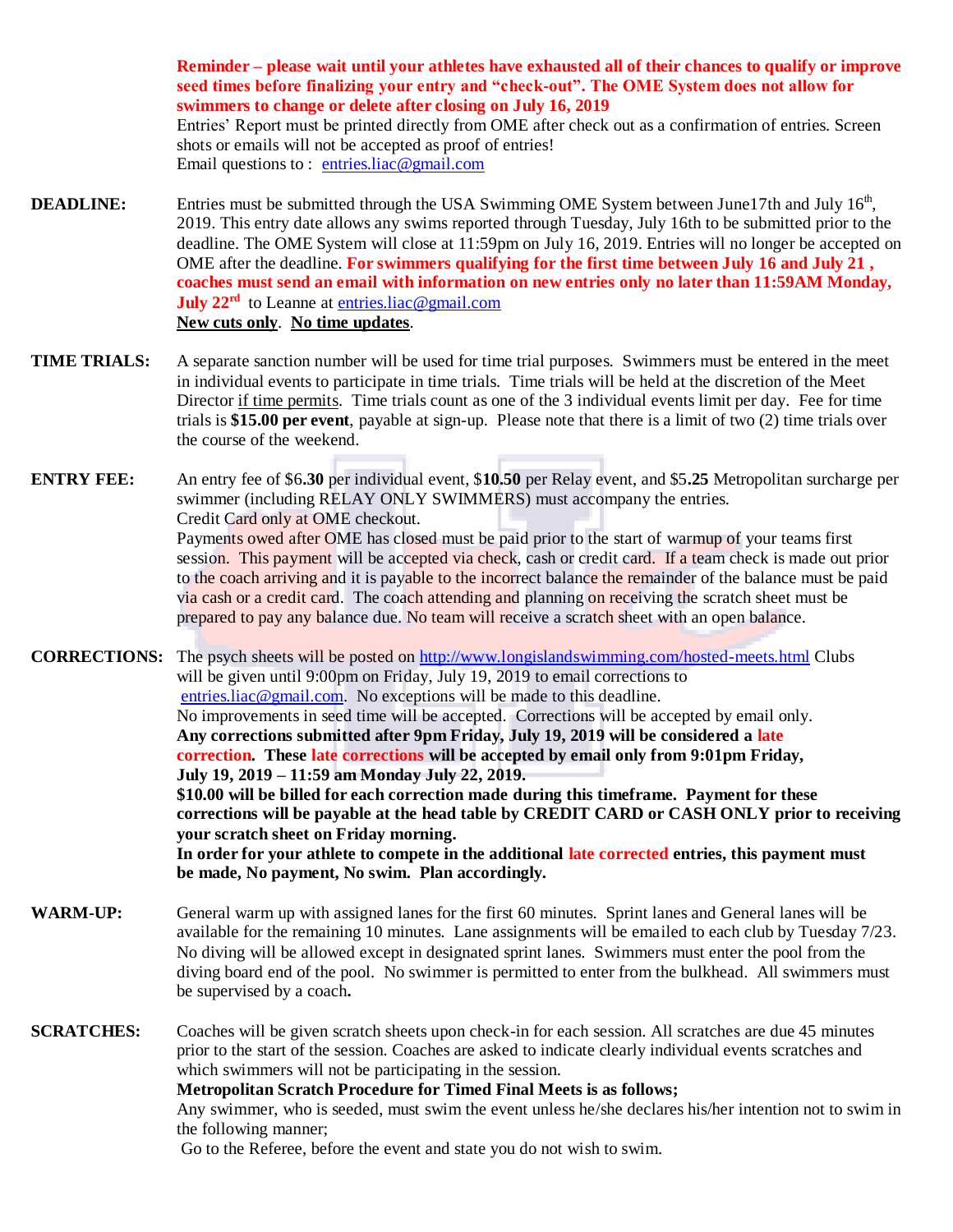The swimmer is then disqualified from THAT EVENT for the delay of the meet. This counts as an event against the total-per-day allowance.

- **RELAYS:** Entries for all relays must be checked in prior to the scratch deadline in order to be seeded. Each coach shall pick up relay entry forms from the Clerk of Course on which he/she shall list the competing relay swimmers, their first and last names and order of swimming for each entered relay. Relay forms shall be returned to the Clerk of Course for tabulation one (1) hour prior to the start of the relays. However, relay order may be changed, with the Clerk of Course, up to the start of the relay event. Relay swimmers' names must be submitted in the order in which they will swim.
- **COACHES:** In accordance with Metropolitan Swimming Inc. Policy, only those coaches who display current, valid USA Swimming credentials will be permitted to act in a coaching capacity at this meet. Coaches who do not possess these credentials will be required to leave the deck area. Coaches must check in and present credentials at table to receive deck pass and/or bracelet. The pass and/or bracelet must be visible throughout the meet.
- **AWARDS:** Medals for  $1<sup>st</sup>$  through  $10<sup>th</sup>$  places, and ribbons for  $11<sup>th</sup>$  through  $20<sup>th</sup>$  places in Individual Events. Medals for 1<sup>st</sup> through 3<sup>rd</sup>, and ribbons for  $4<sup>th</sup>$  through 10<sup>th</sup> places in Relays Events. Top 3 places win Individual High Point Awards in each Age Group 10&Under, 11-12, 13-14, & 15-18. Combined Team Awards for 10&Under, 11-12, 13-14, and Overall 14&Under Team Award. **Awards must be picked up at the end of the meet. No awards will be mailed.**
- **SCORING:** Individual Events: (1<sup>st</sup>-16<sup>th</sup> Place) 20-17-16-15-14-13-12-11-9-7-6-5-4-3-2-1 **Relay Events:**  $(1<sup>st</sup>-16<sup>th</sup>$  Place) 40-34-32-30-28-26-24-22-18-14-12-10-8-6-4-2 NOTE: Only two relays per club may score.
- **OFFICIALS: Meet Referee**: **Christine Pette,** [meetofficial@longislandswim](mailto:richbrown4@verizon.net)ming.com **Meet Admin**: Carolyn McNulty, Danielle Baldwin, Kerry O'Hagan and Delayne Somma Officials wishing to volunteer should contact Meet Referee by **Thursday, July 25, 2019**.
- **DIRECTOR: Ginny Nussbaum , phone: 516-378-8467, email: [gnussbaum@longislandswimming.com](mailto:gnussbaum@longislandswimming.com)**
- **RULES:** The current USA Swimming Rules and Regulations will apply. **The USA Swimming Code of Conduct is in effect for the duration of the meet.** The overhead start procedure may be used at the discretion of the meet Referee.

**MEET** 

- **MEET DECORUM:** Each club is requested to handle its own team and discipline problems. Anyone found vandalizing county property; stealing or displacing disorderly conduct will be subject to disqualification, ejection from the meet and possible criminal prosecution.
- **PROTESTS:** All competition-related protests, including protest concerning eligibility and representation, must be made to the Referee and submitted in writing within 30 minutes after the race in which the alleged infraction occurred. Protest will be handled at the time the meet jury determines.
- **SAFETY:** All Swimmers must wear footwear upon leaving the pool area. Metropolitan Safety and Warm-up procedures will be in effect. Marshals will be present throughout warm-ups and competition, and have the authority to remove, with the concurrence of the meet Referee, any swimmer, coach, club, or spectator for failure to follow the safety rules. "Any swimmer entered in the meet must be certified by a USA Swimming member coach as being proficient in performing a racing start or must start each race from within the water. When unaccompanied by a member-coach, it is the responsibility of the swimmer, or the swimmer's legal guardian, to ensure compliance with this requirement"
- **DISCLAIMER:** Upon acceptance of his/her entries, the participant waives all claims against **Nassau County Aquatic Center, Long Island Aquatic Club, Long Island Swimming,** Metropolitan Swimming Inc., USA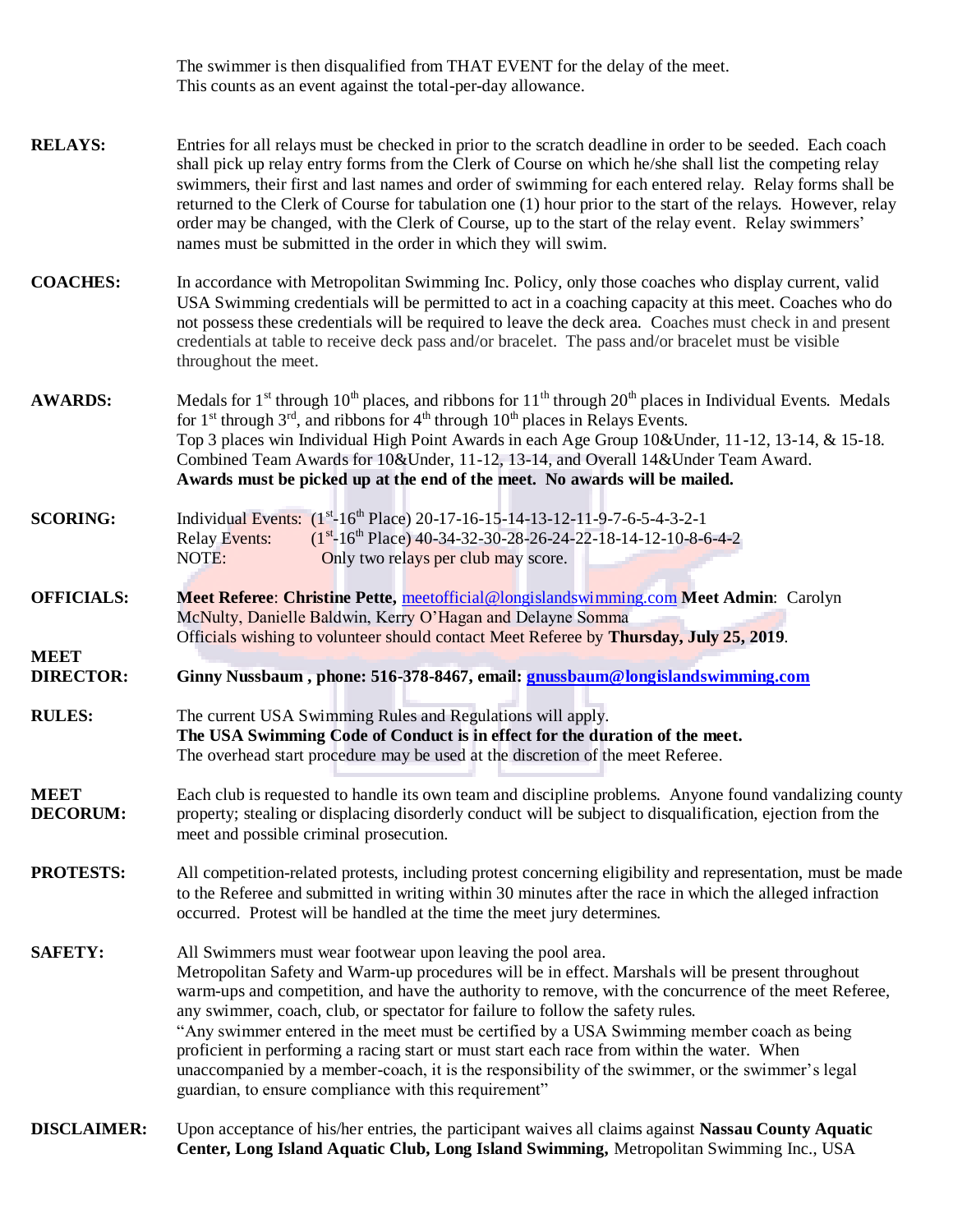Swimming Inc., their agents or representatives for any injury occurring as a result of the meet. "It is understood that USA Swimming, Inc. and Metropolitan Swimming, Inc shall be free from liabilities or claims for damages arising by reason of injuries to anyone during the conduct of the event."

- **POLICY:** Any photographer or videographer, who intends to take pictures at a Metropolitan Swimming sanctioned meet, must complete and submit a Photographer Registration Form to the Meet Director before commencing activity. Forms are available on the Metropolitan Swimming website as well as from the Meet Director.
- **NO DRONES:** Operation of a drone, or any other flying apparatus, is prohibited over the venue (pools, athlete/coach areas, spectator areas and open ceiling locker rooms) any time athletes, coaches, officials and/or spectators are presents.
- **MERCHANT:** A concession stand is operated by the Nassau County Aquatic Center. No glass will be permitted on the deck.

Hobieswim will be available throughout the entire meet

**PARKING:** There is ample parking.

#### **DIRECTIONS: FROM VERRAZANO NARROWS BRIDGE AND KENNEDY AIRPORT:**

Follow signs to Belt Parkway/Long Island East. Take Belt Parkway eastbound past Kennedy Airport - after Kennedy Airport stay in the left lane and look for signs to Southern State Parkway East. Take So.State Pkwy East to Meadowbrook Pkwy (northbound) to NY-24 Hempstead Turnpike (exit M4) East. On Hempstead Turnpike go to the left lane and make a left at the first light (Merrick Ave.) At first traffic light make a right. This is the entrance to the pool.

#### **FROM WHITESTONE AND THROGS NECK BRIDGES**

Take Cross Island Parkway South to Exit 29, Grand Central Parkway eastbound. Follow Grand Central Pkwy to Meadowbrook Pkwy southbound (Jones Beach). Get off Meadowbrook Pkwy at NY-24 Hempstead Tpke.(exit M4). On Hempstead Turnpike go to the left lane and make a left at the first light (Merrick Ave.) At first traffic light make a right. This is the entrance to the pool.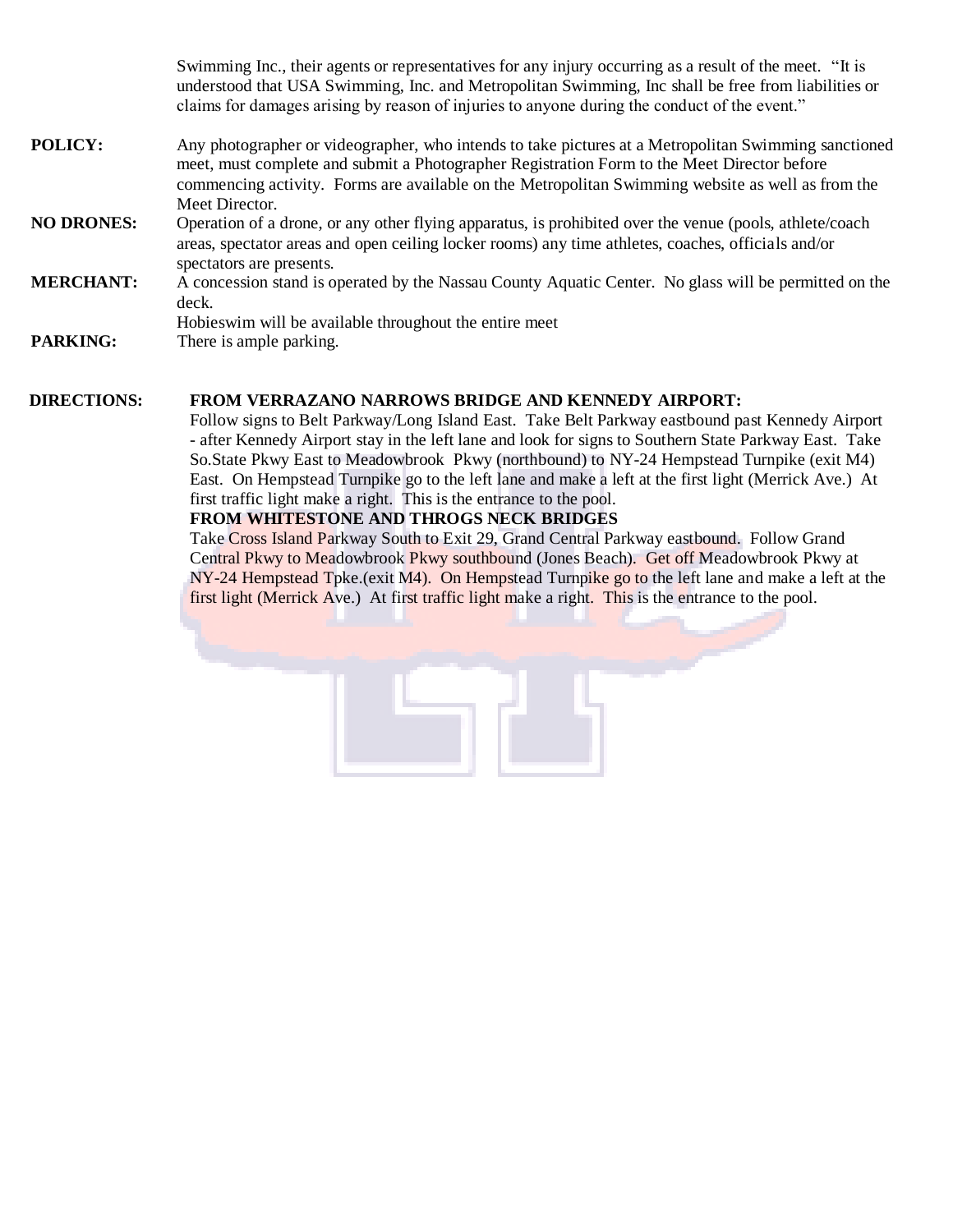# **Metropolitan Long Course Summer Junior Olympics July 26- July 28, 2019**

### **SESSION # 1.**

## **Friday July 26, 2019 Warm-up 7:45am Start 9:00am**

| <b>Girls</b> |            | <b>Qualifying Times</b> |            |           | Event            |                     | <b>Qualifying Times</b> |            |            | <b>Boys</b>    |
|--------------|------------|-------------------------|------------|-----------|------------------|---------------------|-------------------------|------------|------------|----------------|
|              | <b>SCM</b> | <b>SCY</b>              | <b>LCM</b> |           |                  |                     | <b>LCM</b>              | <b>SCY</b> | <b>SCM</b> |                |
|              |            |                         |            |           |                  |                     |                         |            |            |                |
|              | <b>NCT</b> | <b>NCT</b>              | <b>NCT</b> | $13 - 14$ | $200 \text{ m}$  | <b>Medley Relay</b> | <b>NCT</b>              | <b>NCT</b> | <b>NCT</b> | $\overline{2}$ |
| 3            | 1:16.99    | 1:09.99                 | 1:20.09    | 10&U      | 100 <sub>m</sub> | Freestyle           | 1:19.49                 | 1:09.99    | 1:16.89    | 4              |
| 5            | 1:02.69    | 56.99                   | 1:03.99    | $13 - 14$ | 100 <sub>m</sub> | Freestyle           | 1:01.59                 | 53.99      | 59.59      | 6              |
| 7            | 47.49      | 42.59                   | 49.49      | 10&U      | 50 <sub>m</sub>  | <b>Breaststroke</b> | 47.59                   | 42.99      | 45.39      | 8              |
| 9            | 1:20.99    | 1:13.99                 | 1:27.99    | $13 - 14$ | 100 <sub>m</sub> | <b>Breaststroke</b> | 1:20.09                 | 1:09.49    | 1:18.09    | 10             |
| 11           | 40.99      | 36.79                   | 42.79      | 10&U      | 50 <sub>m</sub>  | <b>Backstroke</b>   | 42.59                   | 37.19      | 40.99      | 12             |
| 13           | 1:10.39    | 1:03.49                 | 1:11.09    | $13 - 14$ | 100 <sub>m</sub> | <b>Butterfly</b>    | 1:07.49                 | 1:00.49    | 1:06.79    | 14             |
| 15           | 5:49.99    | 6:39.99                 | 5:59.99    | 10&U      | $400 \text{ m}$  | Freestyle           | 5:57.99                 | 6:44.99    | 5:52.09    | 16             |
| 17           | 4:48.39    | 5:29.99                 | 4:53.09    | $13 - 14$ | 400 m            | Freestyle           | 4:45.19                 | 5:17.99    | 4:40.09    | 18             |



**Friday July 26, 2019 Warm-up 1:30pm Start 2:45pm**

| <b>Girls</b> | <b>Qualifying Times</b> |            |            |           | Event            |                     |            | <b>Qualifying Times</b> |            |    |  |
|--------------|-------------------------|------------|------------|-----------|------------------|---------------------|------------|-------------------------|------------|----|--|
|              | <b>SCM</b>              | <b>SCY</b> | <b>LCM</b> |           |                  |                     | <b>LCM</b> | <b>SCY</b>              | <b>SCM</b> |    |  |
| 19           | <b>NCT</b>              | <b>NCT</b> | <b>NCT</b> | $11 - 12$ | $200 \text{ m}$  | Medley Relay        | <b>NCT</b> | <b>NCT</b>              | <b>NCT</b> | 20 |  |
| 21           | <b>NCT</b>              | <b>NCT</b> | <b>NCT</b> | $15 - 18$ | $200 \text{ m}$  | Medley Relay        | <b>NCT</b> | <b>NCT</b>              | <b>NCT</b> | 22 |  |
| 23           | 1:06.59                 | 1:00.49    | 1:07.19    | $11 - 12$ | $100 \text{ m}$  | Freestyle           | 1:06.39    | :59.99                  | 1:05.79    | 24 |  |
| 25           | 1:03.89                 | 57.79      | 1:05.19    | $15 - 18$ | 100 <sub>m</sub> | Freestyle           | 59.99      | 51.99                   | 57.09      | 26 |  |
| 27           | 1:27.09                 | 1:18.99    | 1:28.69    | $11 - 12$ | $100 \text{ m}$  | <b>Breaststroke</b> | 1:30.89    | 1:18.99                 | 1:27.09    | 28 |  |
| 29           | 1:22.39                 | 1:15.19    | 1:27.99    | $15 - 18$ | $100 \text{ m}$  | <b>Breaststroke</b> | 1:20.99    | 1:06.49                 | 1:13.79    | 30 |  |
| 31           | 35.19                   | 31.99      | 35.99      | $11 - 12$ | 50 <sub>m</sub>  | <b>Backstroke</b>   | 35.99      | 31.99                   | 35.29      | 32 |  |
| 33           | 1:12.59                 | 1:04.99    | 1:13.99    | $15-18$   | $100 \text{ m}$  | <b>Butterfly</b>    | 1:07.49    | 57.99                   | 1:03.59    | 34 |  |
| 35           | 2:56.79                 | 2:39.99    | 2:59.99    | $11 - 12$ | $200 \text{ m}$  | <b>Butterfly</b>    | 2:59.99    | 2:39.99                 | 2:56.79    | 36 |  |
| 37           | 4:49.39                 | 5:30.99    | 5:03.99    | $15 - 18$ | 400 m            | Freestyle           | 4:44.99    | 5:10.99                 | 4:33.69    | 38 |  |
| 39           | 5:11.49                 | 5:55.99    | 5:15.49    | $11 - 12$ | $400 \text{ m}$  | Freestyle           | 5:14.29    | 5:55.99                 | 5:12.79    | 40 |  |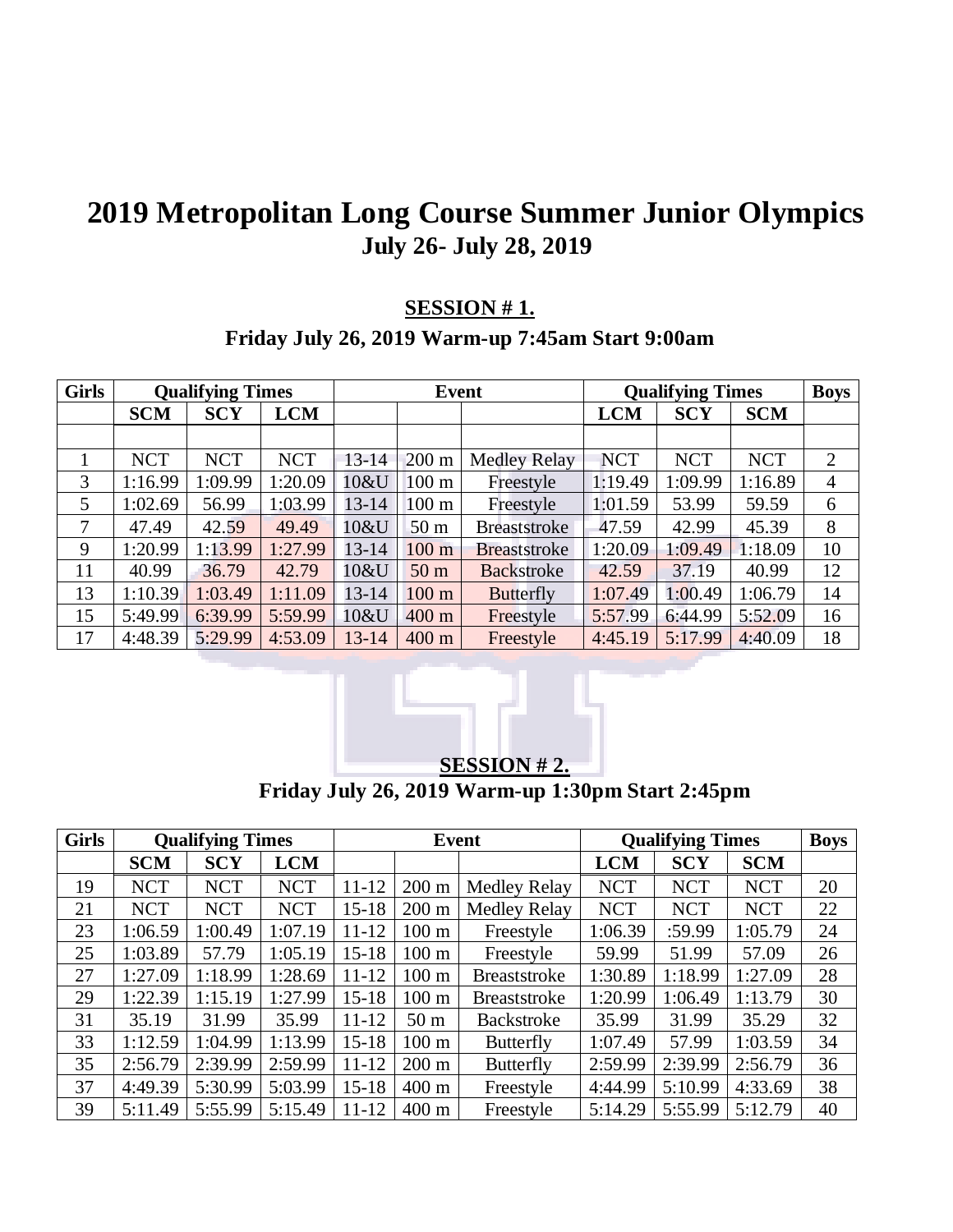| <b>Girls</b> | <b>Qualifying Times</b> |            |            | Event     |                 |                          | <b>Qualifying Times</b> | <b>Boys</b> |            |    |
|--------------|-------------------------|------------|------------|-----------|-----------------|--------------------------|-------------------------|-------------|------------|----|
|              | <b>SCM</b>              | <b>SCY</b> | <b>LCM</b> |           |                 |                          | <b>LCM</b>              | <b>SCY</b>  | <b>SCM</b> |    |
| 41           | 39.39                   | 35.69      | 40.69      | 10&U      | 50 <sub>m</sub> | <b>Butterfly</b>         | 40.19                   | 35.69       | 39.49      | 42 |
| 43           | 2:16.79                 | 2:03.99    | 2:19.59    | $13 - 14$ | $200 \text{ m}$ | Freestyle                | 2:15.59                 | 1:57.99     | 2:11.79    | 44 |
| 45           | 2:44.69                 | 2:29.99    | 2:51.29    | 10&U      | $200 \text{ m}$ | Freestyle                | 2:49.99                 | 2:31.99     | 2:47.89    | 46 |
| 47           | 2:40.29                 | 2:25.99    | 2:43.79    | $13 - 14$ | $200 \text{ m}$ | <b>Butterfly</b>         | 2:34.99                 | 2:17.99     | 2:32.79    | 48 |
| 49           | 1:41.59                 | 1:31.99    | 1:45.09    | 10&U      | $100 \text{ m}$ | <b>Breaststroke</b>      | 1:44.29                 | 1:33.99     | 1:41.09    | 50 |
| 51           | 1:11.59                 | 1:04.59    | 1:13.99    | $13 - 14$ | $100 \text{ m}$ | Backstroke               | 1:10.29                 | 1:01.99     | 1:08.19    | 52 |
| 53           | 1:28.19                 | 1:19.49    | 1:33.19    | 10&U      | $100 \text{ m}$ | Backstroke               | 1:31.29                 | 1:20.59     | 1:29.09    | 54 |
| 55           | 5:30.29                 | 4:59.99    | 5:38.09    | $13 - 14$ | 400 m           | <b>Individual Medley</b> | 5:21.09                 | 4:42.99     | 5:12.39    | 56 |
| 57           | <b>NCT</b>              | <b>NCT</b> | <b>NCT</b> | 10&U      | $200 \text{ m}$ | <b>Freestyle Relay</b>   | <b>NCT</b>              | <b>NCT</b>  | <b>NCT</b> | 58 |
| 59           | <b>NCT</b>              | <b>NCT</b> | <b>NCT</b> | $13 - 14$ | $400 \text{ m}$ | <b>Freestyle Relay</b>   | <b>NCT</b>              | <b>NCT</b>  | <b>NCT</b> | 60 |

### **SESSION # 3. Saturday July 27, 2019 Warm-up 7:45am Start 9:00am**

**SESSION # 4. Saturday July 27, 2019 Warm-up 2:00pm Start 3:15pm**

| <b>Girls</b> |            | <b>Qualifying Times</b> |            | Event     |                 |                          | <b>Qualifying Times</b> | <b>Boys</b> |            |    |
|--------------|------------|-------------------------|------------|-----------|-----------------|--------------------------|-------------------------|-------------|------------|----|
|              | <b>SCM</b> | <b>SCY</b>              | <b>LCM</b> |           |                 |                          | <b>LCM</b>              | <b>SCY</b>  | <b>SCM</b> |    |
| 61           | 2:26.09    | 2:11.99                 | 2:28.09    | $11 - 12$ | $200 \text{ m}$ | Freestyle                | 2:25.29                 | 2:10.99     | 2:23.79    | 62 |
| 63           | 2:18.49    | 2:04.49                 | 2:22.99    | $15 - 18$ | $200 \text{ m}$ | Freestyle                | 2:12.99                 | 1:53.99     | 2:04.99    | 64 |
| 65           | 40.89      | 36.69                   | 40.99      | $11 - 12$ | 50 <sub>m</sub> | <b>Breaststroke</b>      | 40.39                   | 36.59       | 40.29      | 66 |
| 67           | 3:00.49    | 2:42.99                 | 3:13.59    | $15 - 18$ | $200 \text{ m}$ | <b>Breaststroke</b>      | 2:54.99                 | 2:30.09     | 2:46.09    | 68 |
| 69           | 1:15.99    | 1:08.69                 | 1:18.29    | $11 - 12$ | $100 \text{ m}$ | <b>Backstroke</b>        | 1:18.39                 | 1:08.99     | 1:16.59    | 70 |
| 71           | 1:12.49    | 1:05.49                 | 1:16.49    | $15 - 18$ | $100 \text{ m}$ | <b>Backstroke</b>        | 1:09.99                 | 59.99       | 1:04.39    | 72 |
| 73           | 33.19      | 30.69                   | 33.79      | $11 - 12$ | 50 <sub>m</sub> | <b>Butterfly</b>         | 34.29                   | 30.99       | 34.09      | 74 |
| 75           | 5:38.99    | 5:04.99                 | 5:51.99    | $15 - 18$ | $400 \text{ m}$ | <b>Individual Medley</b> | 5:24.99                 | 4:41.99     | 5:08.09    | 76 |
| 77           | 3:12.39    | 2:53.99                 | 3:21.09    | $11 - 12$ | $200 \text{ m}$ | <b>Breaststroke</b>      | 3:20.99                 | 2:53.99     | 3:12.59    | 78 |
| 79           | <b>NCT</b> | <b>NCT</b>              | <b>NCT</b> | $15 - 18$ | $400 \text{ m}$ | <b>Freestyle Relay</b>   | <b>NCT</b>              | <b>NCT</b>  | <b>NCT</b> | 80 |
| 81           | <b>NCT</b> | <b>NCT</b>              | <b>NCT</b> | $11 - 12$ | $400 \text{ m}$ | <b>Freestyle Relay</b>   | <b>NCT</b>              | <b>NCT</b>  | <b>NCT</b> | 82 |
|              |            |                         |            |           |                 | 5 minutes warm-up        |                         |             |            |    |
| 83           | 5:54.79    | 5:20.99                 | 6:00.49    | $11 - 12$ | $400 \text{ m}$ | <b>Individual Medley</b> | 6:01.49                 | 5:20.99     | 5:53.39    | 84 |